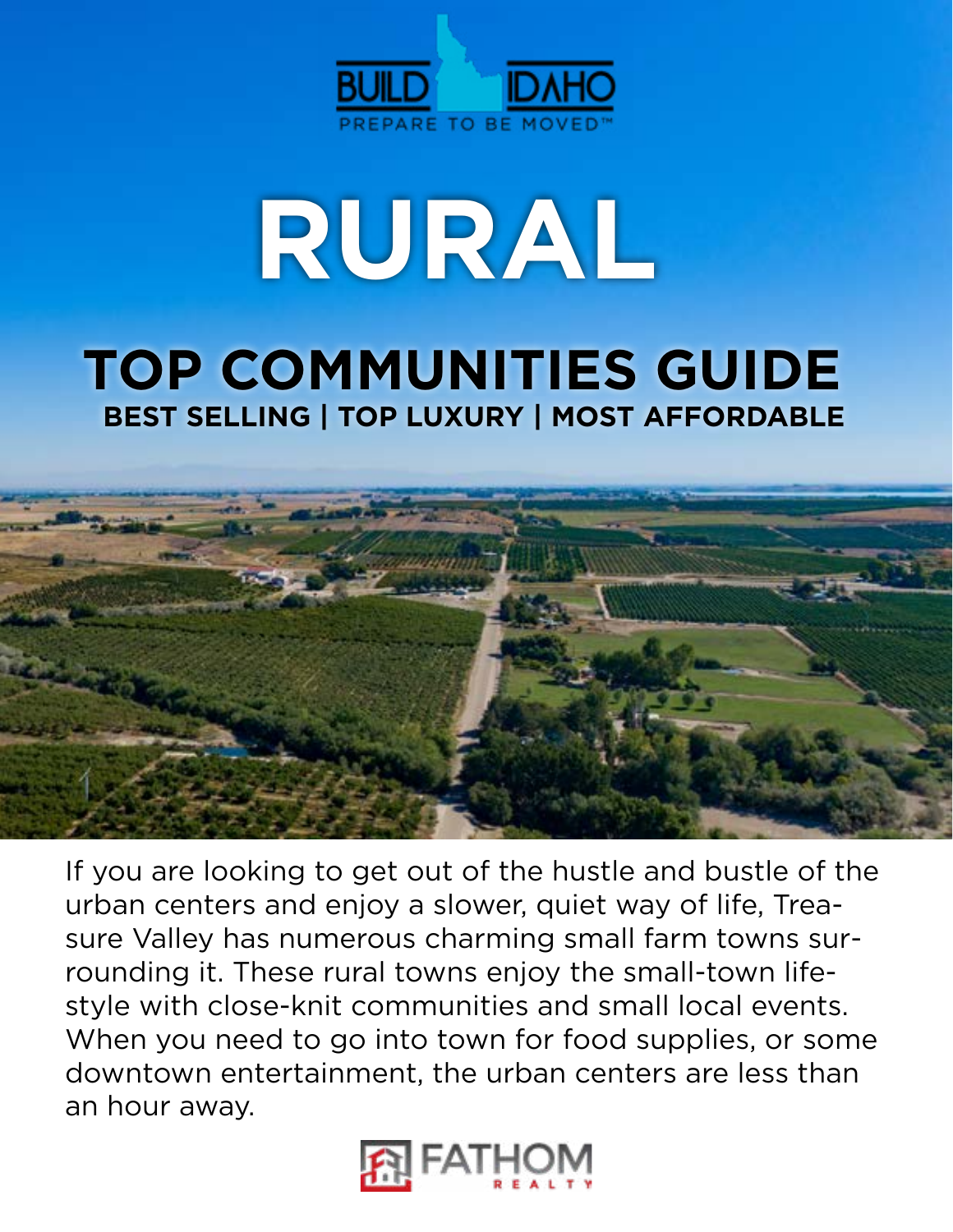### \*The Information Provided Is Derived From The Intermountain MLS. It Is Deemed Reliable But Not Guaranteed.

**NEW SUBDIVISIONS**

**[River Bend](http://River Bend)** .08 -

*[River Terrace](http://River Terrace)* 2 -

Scan the QR code to view Horseshoe Bend subdivisions.

# **EMMETT**  $[$  EMMETT  $]$

**LOT SIZE (ACRES)**

**LOT PRICES**

10

\$30k

5.8

*[Payette River](http://Payette River)*  $\begin{array}{|c|c|c|} 5+ & $371k \end{array}$ **[Webster Ranch](http://Webster Ranch) | \$125k -**

\$52k+

\$300k





# **HOMEDALE**  $[$  HOMEDALE  $]$

Emmett is the only municipality in Gem County that is large enough to be called a city. With a population of around 7,000, it keeps a small presence in the mountains north of the main urban centers in the Boise area. Emmett is famous in southern Idaho for its annual summer cherry picking festival. It sits along the banks of the Payette River just a short drive East of Blacks Canyon Reservoir. Emmett also encourages outdoor activities with the Gem Island Sports Complex on the river, Sawyers Pond, and the Little Gem Cycle Park. Roystone Hot Springs is also nearby and is open year-round.

Scan the QR code to view Emmett subdivisions.



Scan the QR code to view Wilder subdivisions.

Homedale sits at the western end of the Treasure Valley. First settled in 1898, this town sits on the banks of the great Snake River and has a population of less than 3,000. This farming community boasts a large Basque community, as well as a heavy Austrian history. Residents from the surrounding area flock to the Owyhee County Rodeo at the beginning of August, as well as to swim, float, and fish in the Snake River. It's a short drive to Kerry Hill Winery as well as River Bend Golf Course. For a pleasant hike, go to Jump Creek in the spring.

Scan the QR code to view Homedale subdivisions.





# **HORSESHOE BEND** HORSESHOE BEND

Drive 20 minutes north of Eagle and you will find yourself in Horseshoe Bend. Nestled in a mountain valley along the banks of the Payette River, this small town has become popular for retirees. With a population of around 900 people, this mountain town is a great getaway. The Boise National Forest can be seen from anywhere in town along with an abundance of wildlife. It is easy to drive to the resort towns of Cascade and McCall for water, mountain, and snow recreation.

> **TOP RESTAURANTS** • Locking Horns Riverside

> > Restaurant

• Sonora Restaurant • Corner Cafe Bar & Grill

- Volcanic Farms
- Cascade Raft & Kayak
- Zip Line Idaho

|                       | LOT<br><b>PRICES</b> | <b>STARTING HOME</b><br><b>VALUES</b> |
|-----------------------|----------------------|---------------------------------------|
| <b>Harvest Valley</b> |                      | \$286k                                |
| <b>Pickett Corral</b> | \$64k-               |                                       |
| <b>Hidden Hollow</b>  | \$91k                |                                       |
|                       |                      |                                       |
| <b>Highland</b>       |                      | Coming                                |
|                       |                      | soon!                                 |
| <b>Brooklyn</b>       |                      | \$565k                                |
| <b>Meadows</b>        |                      |                                       |
| <b>Crystal Creek</b>  |                      |                                       |
| Westridge             |                      | \$985k                                |



# **TOP RESTAURANTS POINTS OF INTEREST**

• Cowboys Chophouse • The Kitchen Eatery • Blue ribbon Cafe &

Bakery

- Emmett City Park
- Gem Historical Village Museum
- Black Canyon Park

Wilder is what many people envision when they think of a rural farm town. The town takes up less than threequarters of a square mile and is surrounded by farmland, the population is around 1,900, and high school football is a town-wide event. Wilder sits in the heart of Idaho wine country with multiple local vineyards nearby. It also sits close to the Boise River and the Snake River for warm-weather recreation.

### **NEW SUBDIVISIONS**

|                        | LOT<br><b>PRICES</b> | <b>STARTING HOME</b><br><b>VALUES</b> |
|------------------------|----------------------|---------------------------------------|
| <b>Pioneer Estates</b> |                      | \$89k                                 |
| Rosehaven              | \$31k                | \$129k                                |
|                        |                      |                                       |
|                        | \$39k                |                                       |
| <b>Apple Hills</b>     | \$35k                | \$262k                                |
|                        |                      |                                       |
|                        | \$40k                |                                       |
| <b>Pleasant View</b>   | \$55k                | \$345k                                |
| <b>Estates</b>         |                      |                                       |
|                        | \$69k                |                                       |
| <b>Owyhee River</b>    |                      | \$1,000,000                           |
| <b>Sandy Beach</b>     | \$52k                |                                       |
| <b>Water's Edge</b>    | \$45k                |                                       |
|                        |                      |                                       |

# **TOP RESTAURANTS POINTS OF INTEREST**

- Restaurant
- Polar Bear
- 
- Alejandra's Mexican
	-
	-
	- Parma Ridge Winery
- Ste. Chapelle Winery
- River Bend Golf Course
- Cherry Hill Farms



- 
- 



# **TOP RESTAURANTS POINTS OF INTEREST**

- The Bowling Alley
- Charros Mexican

Restaurant • Tango Saloon

• Kerry Hill Winery • Owyhee Paddle • Sandhollow Raceway

Park

# **COFFEE SHOPS**

- Wild Lotus Coffee Shop & Boutique
- OC Coffee
- Succor Creek Coffee

# **POINTS OF INTEREST**

# **NEW SUBDIVISIONS**